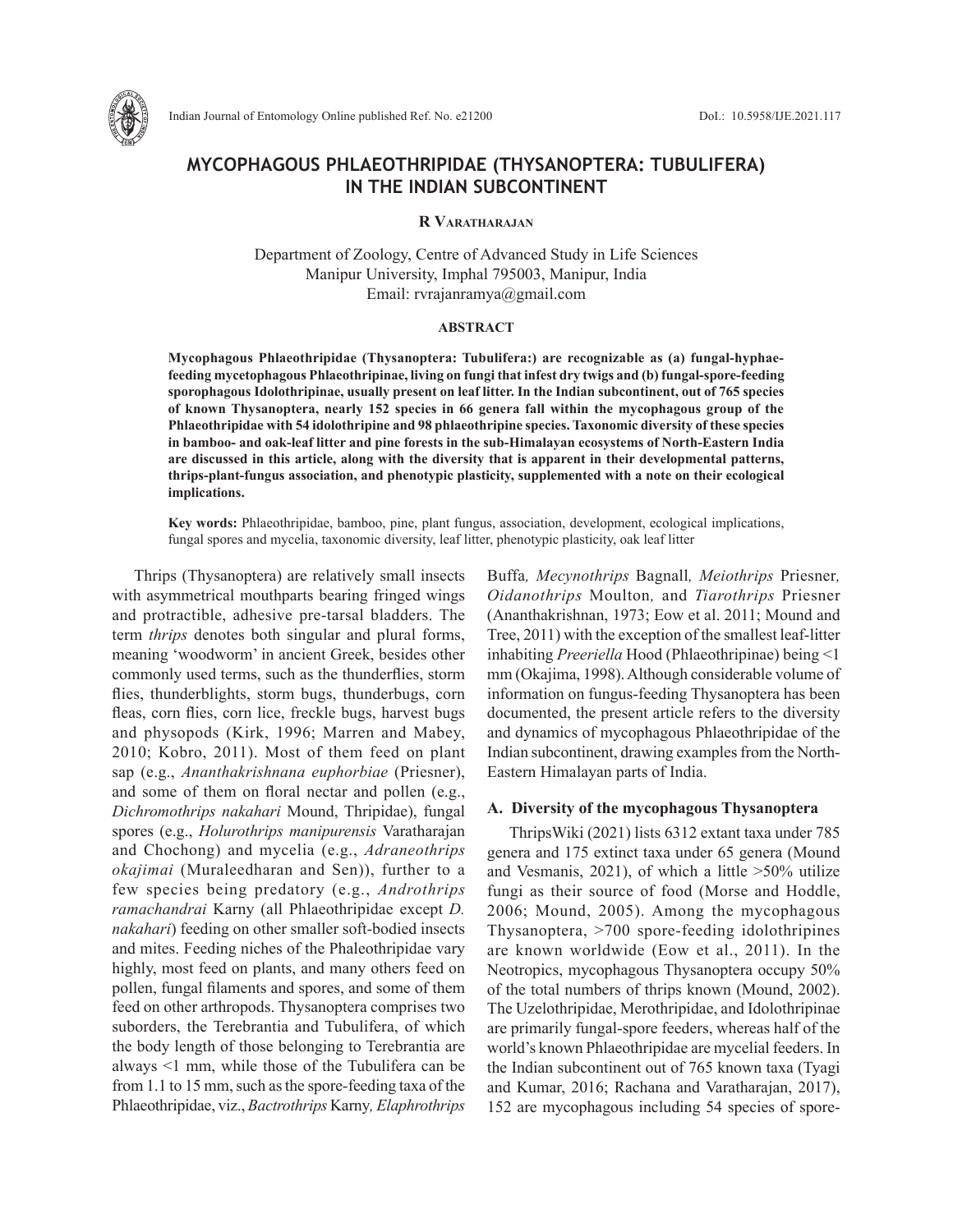feeding idolothripines and 98 species of mycetophagous phlaeothripines (Table 1, 2). On extrapolating this statistic, we can assume that close to 1400 species of mycetophagous Thysanoptera occur in the world, since *c*. 700 Idolothripinae are known (Mound et al., 2013). Although the Paraneoptera (Thysanoptera) has been categorized into 15 families including that of the fossilspore feeding Uzelothripidae (Mound, 2013), members of Phaleothripidae include *c*. 3500 species (ThripsWiki, 2021), of which approximately 2100 belong to fungusfeeding *Phlaeothrips* lineage (Dang et al., 2014).

# **In oak-leaf litter**

The Sub-Himalayan region stretching from Jammu and Kashmir to Manipur (24º-34ºN, 93º-95ºE) is the *Quercus* (Fagaceae)-belt of the Indian subcontinent (Negi and Naithani, 1995). *Quercus*-leaf litter harbours at least 14 species of mycophagous Phlaeothripidae, of which five are idolothripines and the remainder are phlaeothripines, which dominate both in density and taxonomic diversity (Chochong and Varatharajan, 2004). The species composition and mean percentage of their occurrence in Chochong and Varatharajan's (2004) study indicates the following sequence: *Urothrips tarai* (Stannard) - 20%, *Apelaunothrips madrasensis* (Ananthakrishnan) - 18%, *Adraneothrips okajimai* (Muraleedharan and Sen) - 12%, *Apelaunothrips consimilis* (Ananthakrishnan) and *Mecynothrips simplex* Bagnall - 10% each, *Elaphrothrips spiniceps* Bagnall, *Xylaplothrips debilis* Ananthakrishnan and Jagadish, and *Holurothrips manipurensis* Varatharajan and Chochong - 5% each, *Meiothrips menoni* Ananthakrishnan, *Bradythrips hesperus* Hood and Williams, and *Tylothrips indicus* Sen and Muraleedharan - 3% each, *Adraneothrips disjunctus* Ananthakrishnan, *Preeriella formosana* Okajima, and *Bactrothrips idolomorphus*  Karny - 2% each (all Phlaeothripidae). Although the above information pertains to the *Quercus* forests of Manipur (24°44'N, 93°58'E), *U. tarai* (Phlaeothripidae) was first collected and described by Lewis Judson Stannard of the University of Illinois-Champaign, Illinois, in 1970, from the *Quercus* regions of the Tarai (29º22'N, 79º27'E). But the distribution of *U. tarai* from 24°44'N, 93°58'E to 28°2'N, 96°E of the north-eastern region of India confirms their occurrence throughout the *Quercus* belt of the Sub-Himalayan region. Similarly, species such as *T. indicus* and *H. manipurensis* are known only from Manipur, but the remaining 10 mycophagous Phlaeothripidae known earlier from the biodiversity-rich Western Ghats (Ananthakrishnan, 1973) are presently known to be occurring in north-eastern India as well. Further, the

minute leaf-litter inhabiting *P. formosana* (~950 *µ*m) is a new record for India, which was previously known only from Taiwan (23°41'N, 120°57E) (http://anic.ento. csiro.au/thrips/resources/ Taiwan.htm). The presence of these 14 species especially in the *Quercus* belt reiterates that the thrips composition in the north-eastern India is a 'mixed bag' with species known previously from the Western Ghats, some from the Sub-Himalayan region, and some from the Indo-Myanmar bioregion (Varatharajan et al., 2010).

# **In bamboo forests**

Nearly 125 native and 11 exotic species of bamboos (Poaceae) belonging to 23 genera are known from India, of which more than 50% occur in north-eastern India (fsi.nic.in/isfr2017/isfr-bambooresource). The overall bamboo-growing area in the Indian subcontinent has been estimated at *c*. 9.6 m ha. Thysanoptera are key inhabitants of bamboo litter (Ananthakrishnan, 1973; Varatharajan, 2005). The litter-inhabiting Thysanoptera of the Western Ghats and north-eastern India include five species of idolothripines and 10 of phlaeothripines. The species recorded thus far include *Acallurothrips amplus* (Faure), *Allothrips bicolor*  Ananthakrishnan, *A. montanus* Ananthakrishnan, *Elaphrothrips curvipes* Priesner and *Nesothrips brevicollis* (Bagnall) (all Idolothripinae). On the other hand, members of the Phlaeothripinae include species such as *Ablemothrips maxillatus* Ananthakrishnan, *Adraneothrips bambusae* (Ananthakrishnan), *A. limpidus* Ananthakrishnan, *Apelaunothrips madrasensis* (Ananthakrishnan), *Karnyothrips melaleucus* (Bagnall), *Margaritothrips flavus* Bhatti, *M. sumatrensis* Priesner, *Mystrothrips dammermani* (Priesner), *Ocythrips rarus*  Ananthakrishnan, and *Stephanothrips occidentalis* Hood and Williams (Ananthakrishnan and Sen, 1980; Sen et al. 1988; Varatharajan, 2005).

# **In pine forests**

A dozen mycophagous Phlaeothripidae occurs in association with the dry needle litter of *Pinus kesiya* Royle ex Gordon (Pinales: Pinaceae), of which *Apelaunothrips consimilis* (Ananthakrishnan), *Ecacanthothrips tibialis* (Ashmead), *Karnyothrips melaleucus* (Bagnall), *Hoplandrothrips corticis*  Ananthakrishnan*,*, *Hoplothrips fungosus* Moulton, *Hoplothrips orientalis* (Ananthakrishnan), *Macrophthalmothrips splendidus* Ananthakrishnan*, Streptothrips orientalis* (Ananthakrishnan) (Phlaeothripinae) are more dominant than the sporefeeding thrips such as *Ethirothrips longisetis*  (Ananthakrishnan and Jagdish), *Holothrips minor*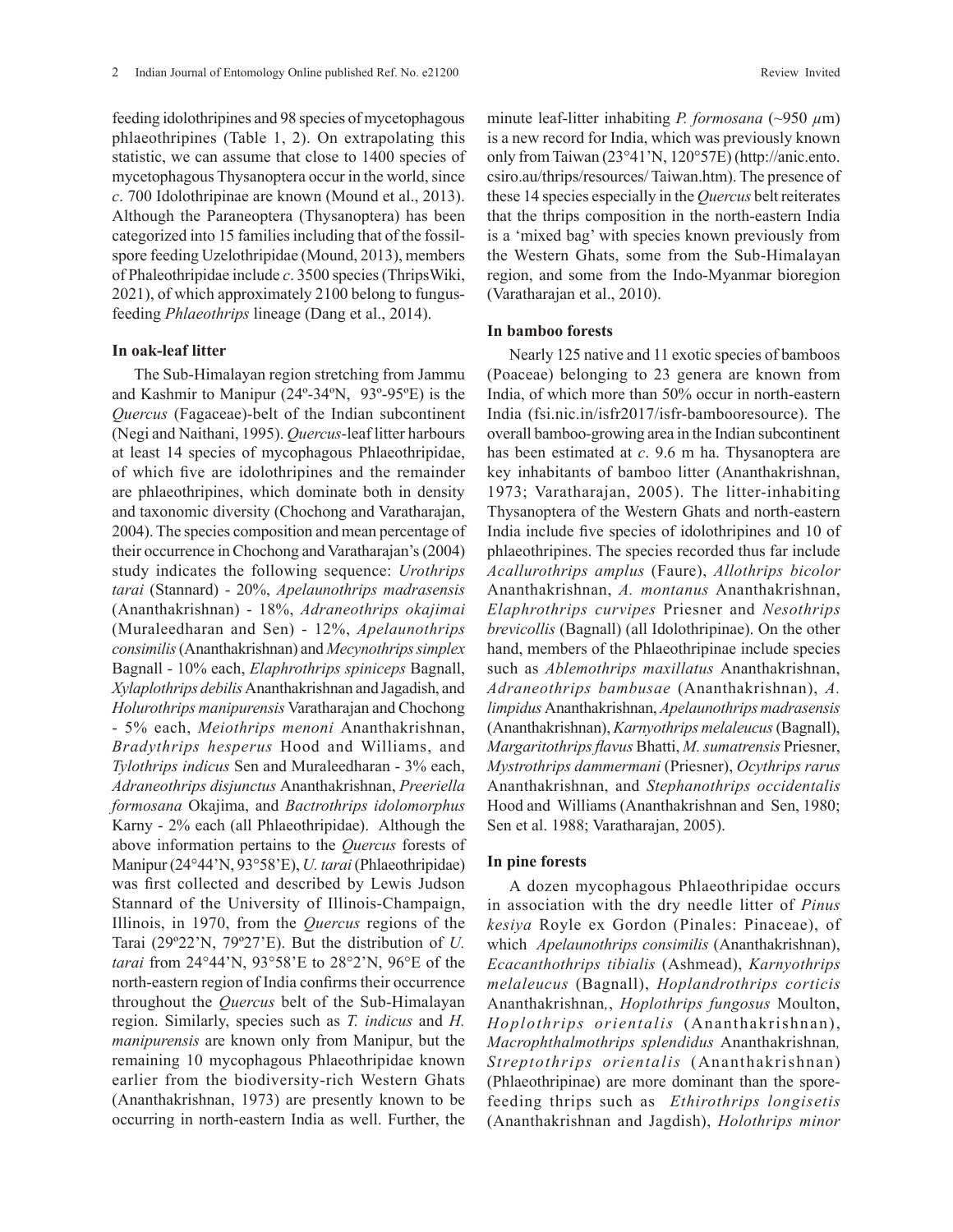| 1. Acallurothrips amplus  | 16. Ethirothrips anacardii     | 31. Elaphrothrips procer  | 44. Meiothrips             |
|---------------------------|--------------------------------|---------------------------|----------------------------|
| (Faure)                   | (Ananth.)                      | (Schmutz)                 | nepalensis                 |
| 2. Aesthesiothrips        | 17. Ethirothrips beesoni       | 32. Elaphrothrips         | Kudo &                     |
| jatrophae                 | (Moulton)                      | spiniceps Bagnall.        | Ananthakrishnan            |
| Ananthakrishnan           | 18. Ethirothrips               | 33. Gastrothrips          | 45. Neosmerinthothrips     |
| 3. Allothrips bicolour    | <i>brevisetosus</i>            | acuticornis (Hood)        | fructuum Schmutz           |
| Ananthakrishnan           | (Ananthakrishnan &             | 34. Gastrothrips falcatus | 46. Neosmerinthothrips     |
| 4. Allothrips indicus     | Jagadish)                      | (Ananthakrishnan)         |                            |
| Ananthakrishnan           | 19. Ethirothrips brevis        | 35. Gastrothrips          | inquilinus                 |
| 5. Allothrips montanus    | (Bagnall)                      | turbinatus                | Ananthakrishnan            |
| Ananthakrishnan           | 20. Ethirothrips indicus       | (Ananthakrishnan)         | 47. Neosmerinthothrips     |
| 6. Allothrips watsoni     | (Bagnall)                      | 36. Holurothrips          | robustus                   |
| Hood                      | 21. Ethirothrips longisetis    | manipurensis              | (Ananthakrishnan)          |
| 7. Bactrothrips           | (Ananthakrishnan &             | Varatharajan &            | 48. Nesidiothrips alius    |
| idolomorphus (Karny).     | Jagadish)                      | Chochong                  | (Ananthakrishnan)          |
| 8. Bactrothrips luteus    | 22. Ethirothrips obscurus      | 37. Ischyrothrips crassus | 49. Nesothrips brevicollis |
| Ananthakrishnan           | (Schmutz)                      | Schmutz                   | (Bagnall)                  |
| 9. Compsothrips           | 23. Ethirothrips uredinis      | 38. Loyolaia indica       | 50. Nesothrips lativentris |
| congoensis (Hood).        | (Ananthakrishnan &             | Ananthakrishnan           | (Karny)                    |
| 10. Compsothrips          | Jagadish)                      | 39. Machatothrips         | 51. Ophthalmothrips        |
| ramamurthii               | 24. Ethirothrips               | corticosus                | breviceps                  |
| (Ananthakrishnan)         | <i>vitreipennis</i> (Priesner) | Ananthakrishnan           | (Bagnall)                  |
| 11. Diaphorothrips        | 25. Ethirothrips               | 40. Machatothrips indicus |                            |
| unguipes Karny            | tirumalaiensis                 | Ananthakrishnan and       | 52. Ophthalmothrips        |
| 12. Dinothrips juglandis  | (Ananthakrishnan)              | Jagadish                  | faurei                     |
| Moulton                   | 26. Elaphrothrips              | 41. Machatothrips         | (Ananthakrishnan)          |
| 13. Dinothrips longicauda | curvipes Priesner              | silvaticus                | 53. Priesneriana           |
| (Ananthakrishnan).        | 27. Elaphrothrips              | Ananthakrishnan           | kabandha                   |
| 14. Dinothrips spinosus   | denticollis (Bagnall)          | 42. Mecynothrips simplex  | (Ramakrishna)              |
| (Schmutz)                 | 30. Elaphrothrips              | Bagnall                   | 54. Tiarothrips            |
| 15. Dinothrips            | notabilis                      | 43. Meiothrips menoni     | subramanii                 |
| sumatrensis Bagnall       | Ananthakrishnan                | Ananthakrishnan           | (Ramakrishna)              |

Table 1. List of Idolothripinae recorded in India

(Hood), *Machatothrips indicus* Ananthakrishnan, and *Mecynothrips simplex* Bagnall (Idolothripinae). Among these, the bark-dwelling *Hoplandrothrips corticis* were apparently restricted to dry fallen bark pieces of *P. kesiya* that grow above 1500 masl, whereas the other species such as *H. fungosus* and *H. orientalis* inhabit the dry, fungus-infested needle litter. The density and diversity of Thysanoptera collected from the needle litter of *P. kesiya* was lesser than the other plantation sectors such as bamboo and oak (Table 3).

# **B. Thrips-plant-fungus association**

Mycophagous Thysanoptera feed on fungal spores and hyphae and use dry leaves and twigs for egg laying and colony establishment. The mycophagous Phlaeothripidae mostly show a pattern in their colonization behaviour and feeding on fungal spores. For instance, the spore feeder *Tiarothrips subramanii*  (Idolothripinae) occurs closely associated with three

species of *Anthostomella* (Ascomycota: Xylariales: Xylariaceae), that usually grows on dry fronds of *Borassus flabellifer* L. (Arecaceae). Similarly, *Mecynothrips hardyi* (Phlaeothripidae) feeds on the spores of *Dothiorella thripsita* Shivas and Tree (Ascomycota: Botryosphaeriales: Botryosphaeriaceae) (Shivas et al., 2009). Species of *Pestalotia* (47.44%) (Ascomycota: Xylariales: Amphisphaeriaceae) have been found in the dissected gut of *B. idolomorphus* indicate the preference between *B. idolomorphus* and the species of *Pestalotia*. Further, *B. idolomorphus*  also appear to prefer spores of the Coelomycetes, Ascomycetes, and Hyphomycetes, but not those of the Basidomycetes (Ananthakrishnan and Dhileepan, 1984). Such a pattern is evident in sporo- and mycetophagous species (Table 4), based on field observations and laboratory evaluation of spores of the gut contents. But, in Nature, a chance of more than one fungal taxon co-occurring at the same feeding site is highly likely.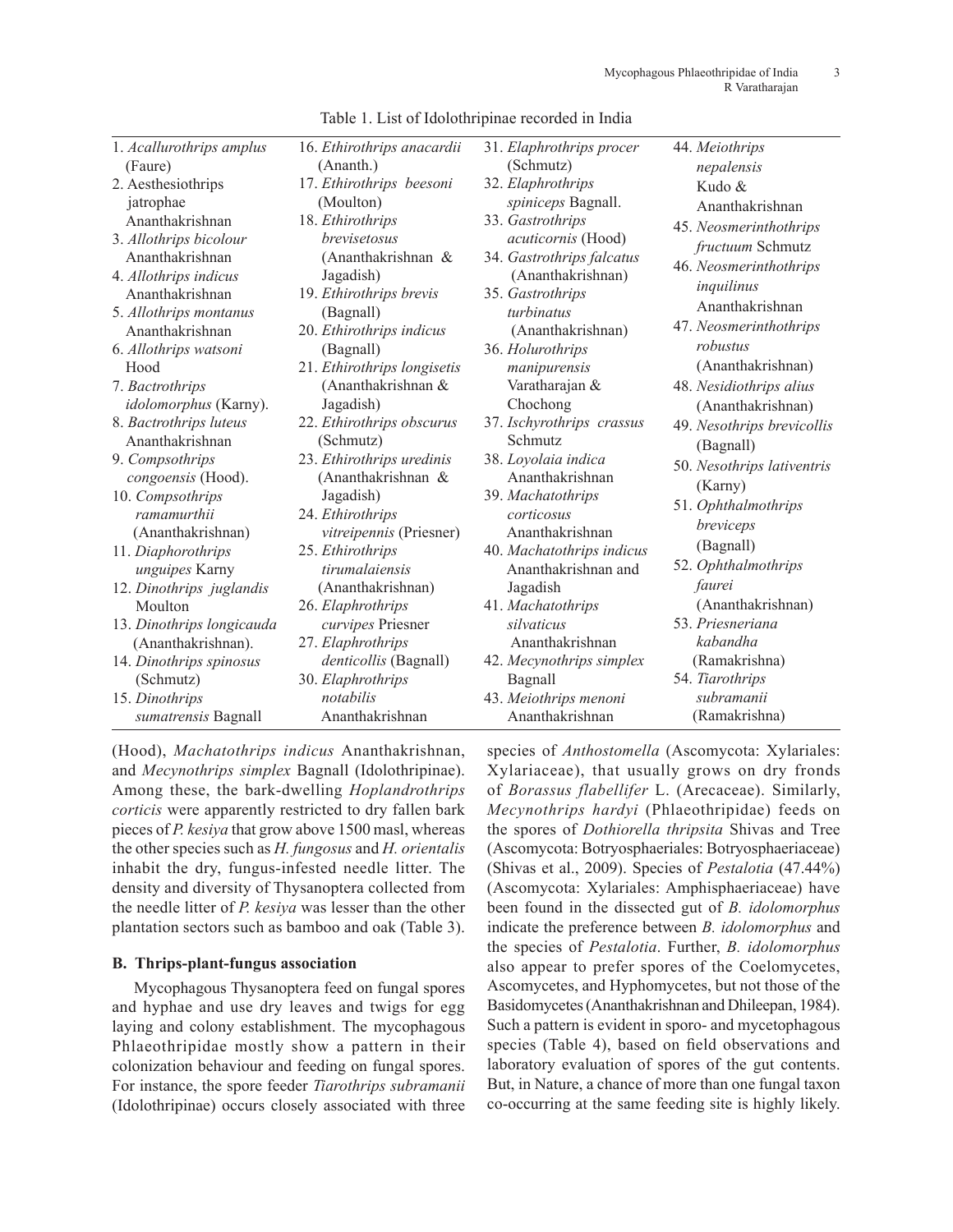| $\overline{1}$ . | Ablemothrips maxillatus Ananthakrishnan       | 52.        | Hoplothrips orientalis (Ananthakrishnan)                             |
|------------------|-----------------------------------------------|------------|----------------------------------------------------------------------|
| 2.               | Adraneothrips bambusae (Ananthakrishnan)      | 53.        | Hoplothrips transvaalensis (Hood)                                    |
| 3.               | Adraneothrips disjunctus Ananthakrishnan      | 54.        | Idiothrips bellus Faure                                              |
| 4.               | Adraneothrips elegans Ananthakrishnan         | 55.        | Karnyothrips melaleucus (Bagnall)*                                   |
| 5.               | Adraneothrips infirmus (Ananthakrishnan)      | 56.        | Karnyothrips mucidus (Ananthakrishnan &                              |
| 6.               | Adraneothrips limpidus (Ananthakrishnan)      |            | Jagadish)*                                                           |
| 7.               | Adraneothrips madrasensisAnanthakrishnan      | 57.        | Macrophthalmothrips splendidus                                       |
| 8.               | Adraneothrips nilgiriensis (Ananthakrishnan)  |            | Ananthakrishnan                                                      |
| 9.               | Adraneothrips okajimai (Muraleedharan & Sen)  | 58.        | Malacothrips natalensis (Trybom)                                     |
| 10.              | Adraneothrips pteris (Ananthakrishnan)        | 59.        | Margaritothrips flavus Bhatti                                        |
| 11.              | Adraneothrips stannardi Ananthakrishnan       | 60.        | Margaritothrips longus Bhatti                                        |
| 12.              | Apelaunothrips bhowalii (Ananthakrishnan)     | 61.        | Margaritothrips sumatrensis Priesner                                 |
| 13.              | Apelaunothrips consimilis (Ananthakrishnan)   | 62.        | Mesandrothrips emineus (Ananthakrishnan &                            |
| 14.              | Apelaunothrips indicus (Ananthakrishnan)      |            | Jagdish)**                                                           |
| 15.              | Apelaunothrips lucidus (Ananthakrishnan)      | 63.        | Mesandrothrips pictipes (Bagnall)**                                  |
| 16.              | Apelaunothrips madrasensis (Ananthakrishnan)  | 64.        | Mesandrothrips pusillus (Ananthakrishnan &                           |
| 17.              | Apterygothrips fungosus (Ananthakrishnan &    |            | Jagdish)**                                                           |
|                  | Jagadish)*                                    | 65.        | Mesandrothrips tener (Ananthakrishnan &                              |
| 18.              | Apterygothrips jogensis (Ananthakrishnan&     |            | Jagdish)**                                                           |
|                  | Jagadish)*                                    | 66.        |                                                                      |
| 19.              | Apterygothrips rubiginosus (Ananthakrishnan & | 67.        | Mystrothrips dammermani (Priesner)                                   |
|                  | Jagadish)*                                    | 68.        | Neothrips lepidus Ananthakrishnan<br>Ocythrips rarus Ananthakrishnan |
| 20.              | Azaleothrips amabilis Ananthakrishnan         | 69.        |                                                                      |
| 21.              | Azaleothrips aspersus Bhatti                  | 70.        | Oidanothrips enormis (Ananthakrishnan)                               |
| 22.              | Azaleothrips bhattii Vijay Veer & Chauhan     | 71.        | Oidanothrips megacephalus (Ananthakrishnan)                          |
| 23.              | Azaleothrips lineus Bhatti                    | 72.        | Opidnothrips corticulus Ananthakrishnan                              |
| 24.              | Baenothrips asper (Bournier)                  | 73.        | Phiarothrips reperticus Ananthakrishnan                              |
| 25.              | Baenothrips indicus (Ananthakrishnan)         | 74.        | Phlaeothrips nilgiricus Ananthakrishnan                              |
| 26.              | Baenothrips minutus (Ananthakrishnan)         |            | Phylladothrips karnyi Priesner                                       |
| 27.              | Bradythrips hesperus Hood & Williams          | 75.        | Plectrothrips corticinus Priesner                                    |
| 28.              | Bunothrips cruralis Ananthakrishnan.          | 76.        | Plectrothrips eximius Ananthakrishnan                                |
| 29.              | Ecacanthothrips tibialis (Ashmead)            | 77.<br>78. | Plectrothrips pallipes Hood                                          |
| 30.              | Glubothrips mucidus Ananthakrishnan           |            | Preeriella formosana Okajima                                         |
| 31.              |                                               | 79.        | Priesneria insolitus (Ananthakrishnan)                               |
| 32.              | Habrothrips curiosus Ananthakrishnan          | 80.        | Psalidothrips ascitus (Ananthakrishnan)                              |
| 33.              | Holothrips andamanensis (Sen)                 | 81.        | Pygmaeothrips angusticeps (Hood)                                     |
| 34.              | Holothrips ananthakrishnani Okajima           | 82.        | Socothrips verrucosus Ananthakrishnan                                |
| 35.              | Holothrips cracens (Ananthakrishnan)          | 83.        | Sophiothrips nigrus Ananthakrishnan                                  |
| 36.              | Holothrips fumidus (Ananthakrishnan)          | 84.        | Sophiothrips typicus (Ananthakrishnan)                               |
| 37.              | Holothrips indicus (Ananthakrishnan)          | 85.        | Stannardothrips longirostris Ananthakrishnan                         |
|                  | Holothrips minor (Hood)                       | 86.        | Stephanothrips adnatus Ananthakrishnan                               |
| 38.              | Holothrips mirandus (Ananthakrishnan)         | 87.        | Stephanothrips occidentalis Hood & Williams                          |
| 39.              | Holothrips nepalensis (Pelikán)               | 88.        | Strepterothrips orientalis Ananthakrishnan                           |
| 40.              | Holothrips quadrisetis Okajima                | 89.        | Symphyothrips aberrans Ananthakrishnan                               |
| 41.              | Holothrips ruidus (Ananthakrishnan)           | 90.        | Tamilthrips pini (Ananthakrishnan)*                                  |
| 42.              | Holothrips stannardi (Ananthakrishnan)        | 91.        | Trichinothrips breviceps (Bagnall)                                   |
| 43.              | Holothrips subtilis (Ananthakrishnan)         | 92.        | Tylothrips indicus Sen & Muraleedharan                               |
| 44.              | Holothrips typicus (Ananthakrishnan)          | 93.        | Tylothrips samirseni Varatharajan, Singh & Bala                      |
| 45.              | Hoplandrothrips corticis Ananthakrishnan      | 94.        | Urothrips tarai (Stannard)                                           |
| 46.              | Hoplandrothrips flavipes Bagnall              | 95.        | Veerabahuthrips bambusae Ramakrishna                                 |
| 47.              | Hoplandrothrips kudoi Muraleedharan           | 96.        | Xylaplothrips debilis Ananthakrishnan &                              |
| 48.              | Hoplandrothrips nobilis Priesner              |            | Jagadish*                                                            |
| 49.              | Hoplothrips dubius (Bagnall)                  | 97.        | Xylaplothrips ligs Ananthakrishnan & Jagdish*                        |
| 50.              | Hoplothrips fungosus Moulton                  | 98.        | Xylaplothrips micans Ananthakrishnan &                               |
| 51.              | Hoplothrips nemorius Ananthakrishnan          |            | Jagdish*                                                             |

Table 2. List of fungal-hyphae feeding Phlaeothripinae in India

\*Species under Haplothripini and the rest come under *Phlaeothrips* lineage; \*\* *Mesandrothrips* (=*Xylaplothrips*)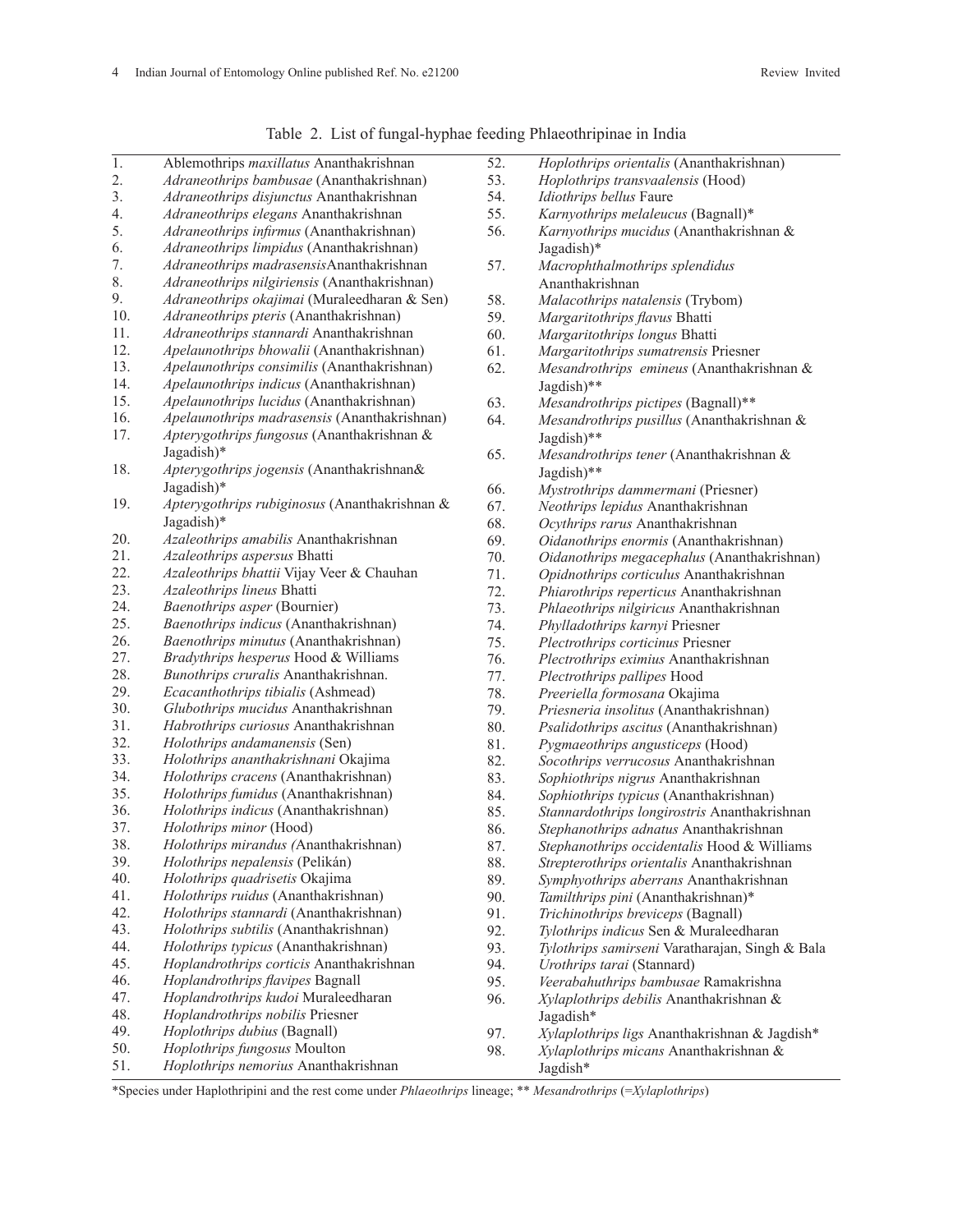| Plantation type<br>with altitude                                                             | Number of thrips species<br>collected |                      |       | Mean<br>$No*$     |
|----------------------------------------------------------------------------------------------|---------------------------------------|----------------------|-------|-------------------|
|                                                                                              | Idolo-<br>thripinae                   | Phlaeo-<br>thripinae | Total |                   |
| Pine forest                                                                                  | 4                                     | 8                    | 12    | 9 <sup>2a</sup>   |
| $(1500-2100 \text{ m})$<br>Bamboo forest<br>$(900 - 1600)$ m)                                | 5                                     | 10                   | 15    | 17.4 <sup>b</sup> |
| Oak forest                                                                                   | 5                                     | 9                    | 14    | 270c              |
| $(900-1300 \text{ m})$<br>Polyculture forest<br>$(900-1800 \text{ m})$<br>CD at $p=0.01=4.6$ | 12                                    | 30                   | 42    | 33.0 <sup>d</sup> |

Table 3. Thrips diversity and density in the leaf litters of natural and human-made forests of Manipur (24°44'N, 93°58'E)

Each value mean of seven replications\*; Alphabets followed by each figure in the last vertical column different from each other at 1% level (ANOVA p=0.01); \*No. collected using Tullgren funnel method

If this were proved right, then the spore-feeding thrips show no specificity to any particular fungal taxon.

Morpho-taxonomy distinguishes members of the Phlaeothripidae into spore-feeding Idolothripinae and the fungal-hyphae-feeding Phlaeothripinae, based on the width of maxillary stylets:  $2-3 \mu m$  in the fungalhypha feeders and 5-10  $\mu$ m in spore feeders (Mound and Palmer, 1983). This classification gains in validity by the correlation of the width of maxillary stylets of *Mecynothrips hardyi* (Priesner) (Phlaeothripidae) and fungal spore size of *Dothiorella thripsita* (Ascomycota: Botryosphaeriales: Botryosphariaceae). For example, the mean width of the maxillary stylet of *M. hardyi*  (body length - 15 mm) is  $13.9 \pm 0.2 \mu$ m and the mean width of the ingested spore of *D. thripsita* is 10.9± 0.3 *µ*m. This observation along with the spores extracted from the gut confirmed the spore feeding habit of *M. hardyi* (Tree et al., 2010; Eow et al., 2011). This example serves well to illustrate mycophagous habit of the other Idolothripinae.

The mutualistic relations between insects and fungi in terms of dispersal, nutrition, mechanical protection and antimicrobial defence has been elaborately explained (Bidermann and Vega, 2019). Considering that in the context of Phlaeothripidae and fungi, the mutualism between them can be described in terms of dispersal and nutrition of the involved thrips. Nearly 2100 species of the Phlaeothripidae feed on fungal hyphae and spores (Dang et al., 2014; Eow et al., 2011). Some evidences also exist to indicate that the Thysanoptera act as mechanical vectors and disseminate fungal spores on plants (Ananthakrishnan, 1980; 1993). Mechanical dispersal of fungal spores is a strong possibility because of their numerous body setae that facilitate the attachment of fungal spores to their body surfaces similar to that of pollen grains transmitted mechanically by certain species of the Thysanoptera, such as *Thrips hawaiiensis* (Morgan), *Frankliniella schultzei* 

Table 4. Thrips, plants and fungi

| Thrips (Tubulifera: Idolothripinae) | Plant                                          | Fungus                                       |
|-------------------------------------|------------------------------------------------|----------------------------------------------|
| Loyolaia indica                     | Dry leaves and leaf sheaths of                 | Lojkania cynodontifolii <sup>++</sup>        |
| (Ananthakrishnan)                   | Cynodon dactylon (L.) Pers. (Poaceae)          | (Fenestellaceae)                             |
| Tiarothrips subramanii              | Dry leaves of Borassus flabellifer L.          | Anthostomella consanguinea,                  |
| (Ramakrishna)                       | (Arecaceae)                                    | A. phoenicicola, A. sepelibili <sup>++</sup> |
|                                     |                                                | (Xylariaceae)                                |
| Mecynothrips simplex                | Dry leaves of <i>Areca catechu</i> L.          | Pestalotia sp. <sup>++</sup>                 |
| Bagnall                             | (Arecaceae)                                    | (Amphisphaeriaceae)                          |
| Mecynothrips hardyi                 | <i>Acacia harpophylla F. Muell. ex Benth.</i>  | Dothiorella thripsita**                      |
| (Priesner)                          | (Fabaceae)                                     | (Botryosphaeriaceae).                        |
| Priesneriana kabandha               | <i>Eucalyptus globulus</i> Labill. (Myrtaceae) | Rhytidhysterium rufula*                      |
| (Ramakrishna)                       |                                                | (Patellariaceae) and                         |
|                                     |                                                | Cytospora* (Phyllostictaceae)                |
| Elaphrothrips                       | Tectona grandis L. f. (Lamiaceae)              | Pestalotia sp.*                              |
| <i>denticollis</i> (Bagnall)        |                                                | (Amphisphaeriaceae)                          |
|                                     |                                                | Phomopsis tectonae                           |
|                                     |                                                | (Diaporthaceae)                              |
| Nesothrips indicus                  | Decaying scape of <i>Agave americana</i> L.    | Anthostomella sphaeroidea*                   |
| Ananthakrishnan                     | (Asparagaceae)                                 | (Xylariaceae)                                |
| Dinothrips sumatrensis              | Dry bark of Piper nigrum L.                    | Lasiodiplodia theobromae*                    |
| Bagnall                             | (Piperaceae)                                   | (Botryosphaericeae)                          |

Source:  $+A$ nanthakrishnan and James, 1983; \*\*Tree et al. (2010) \*Ananthakrishnan et al. (1984)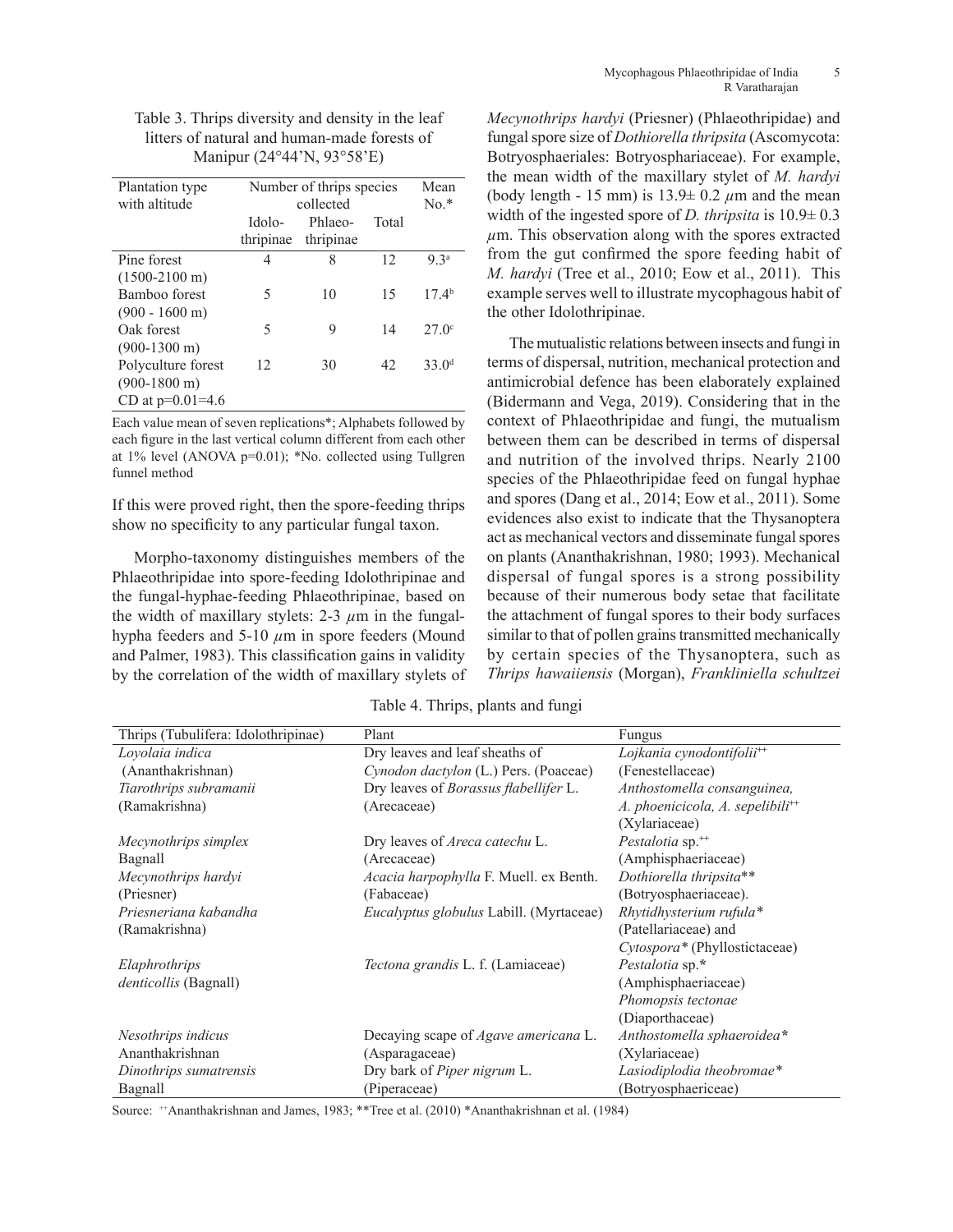(Trybom), and *Microcephalothrips abdominalis* (Crawford) (Thripidae) (Varatharajan et al., 2016).

### **C. Developmental pattern**

A comparison of breeding behaviours and developmental durations of different life stages of five species each of the mycetophagous and sporophagous thrips is available (Ananthakrishnan et al., 1984) (Table 5). The duration of development from egg to adult for the above 10 species was between 15 and 28 d, but the type of reproduction varied between the mycetophagous and sporophagous thrips (Ananthakrishnan et al., 1983; 1984). For instance, the mycetophagous Phlaeothripinae were oviparous and oviposited in greater numbers during moist months (July-December) when fresh fungi were abundantly available, whereas the sporophagous Idolothripinae reproduced by either oviparous or ovoviviparous or viviparous mode influenced by fungal density and environmental factors such as temperature, rainfall, and humidity. Field observations of the idolothripines such as *T. subramanii* and *B. idolomorphus* indicated viviparous mode of reproduction especially when the fungal density was less due to seasonal dryness. This has been confirmed by rearing *B. idolomorphus* at 30ºC and 80% RH, wherein they reproduced either ovoviparously or viviparously (Ananthakrishnan and Dhileepan, 1984). In *Ethirothrips,* another idolothripine, Ananthakrishnan et al. (1984) have observed that among the females of a natural population inhabiting the dry, fungusinfested leaves of a species of *Zizyphus* (Rhamnaceae), oviparous females formed 60% of that population, followed by viviparous and ovoviparous females, 20% each. Similar to *B. idolomorphus*, *Bactrothrips*  (= *Caudothrips*) *buffai* (Karny) (Idolothrpinae) also reproduces ovoviviparously (Bournier, 1957). This behaviour has been interpreted as an adaptation wherein few larvae and eggs are laid in different batches

Table 5. Mycophagous Phlaeothripidae

| Mycetophagous            | Sporophagous              |
|--------------------------|---------------------------|
| (Phlaeothripinae)        | (Idolothripinae)          |
| Adraneothrips limpidus   | Bactrothrips idolomorphus |
| Ananthakrishnan          | (Karny)                   |
| Azaleothrips amabilis    | Elaphrothrips denticollis |
| Ananthakrishnan          | (Bagnall)                 |
| Ecacanthothrips tibialis | Elaphrothrips procer      |
| (Ashmead)                | (Schmutz)                 |
| Holothrips cracens       | Meiothrips menoni         |
| (Ananthakrishnan)        | Ananthakrishnan           |
| Hoplandrothrips flavipes | Tiarothrips subramanii    |
| Bagnall                  | (Ramakrishna)             |

possibly to make use of available fungal material for the development of the juveniles (Bournier, 1957; 1966). But a comparison between oviparous and viviparous females in terms of eggs-larvae output revealed that the fecundity was less during the viviparous phase (7- 11 larvae/ female) compared with the oviparous phase (25-33 eggs/ female) of *T. subramanii*. Whatever is the type of reproduction, from the perspective of their breeding behaviour, the mycophagous Phlaeothripidae inhabit fungus-rich parts of the litter and lay eggs in such a way that the fungal spores are accessible to the emergent larvae. In species such as *T. subramanii*, both adult males and females exhibit parental care by guarding rows of eggs until hatching (Ananthakrishnan et al., 1983; Ananthakrishnan and Suresh, 1983).

Populations of mycophagous Phlaeothripidae are regulated by the richness of fungi. The density of litterinhabiting Phlaeothripidae is a useful, although indirect, measure to estimate fungal density: i.e., larger the thrips colony, greater is the diversity and density of the fungal flora, and the vice versa (Mound, 1974; 1977). In the mycophagous Phlaeithripidae, more apterous individuals than alates occur in the first 4-5 wk. With the dwindling of the availability of fungal spores, the situation reverses with more of alates, as shown in *Priesneriana kabandha* (Ramakrishna) (Idolothripinae) feeding on the spores of a species of *Cytospora* (Ascomycota: Sordariomycetes: Valsaceae). Thus, the abundance and depletion of fungal spores not only reveal the high and less abundance of the Phlaeothripidae, but also reflect the proportions of apterous and alate individuals within a colony (Ananthakrishnan et al., 1983). Between the two extremes, brachypterous individuals occur in many bark-dwelling Phlaeothrpidae. Brachypterae (apterous) arise when the fresh fungi are available, whereas the macropterae (alates) occur more in numbers when fungal density declines (Hood, 1940; Bournier, 1961). Influence of food in alary polymorphism can be understood with *Hoplothrips fungi* Zetterstedt (Phlaeothripidae) feeding on a species of *Stereum*  (Agaricomycetes: Russulales: Stereaceae) on dead wood. Apterous individuals were abundant as long as *Stereum* populations were high and when *Stereum*  was replaced by a species of *Mucor* (Mucoromycota: Mucorales: Mucoraceae), a large number of winged males and females of *Hoplothrips fungi* arose (Mound, 2005). This example highlights not only the significance of fungi as food in the production and maintenance of apterous individuals, but indirectly highlights the specificity of *H. fungi* to a species of *Stereum*.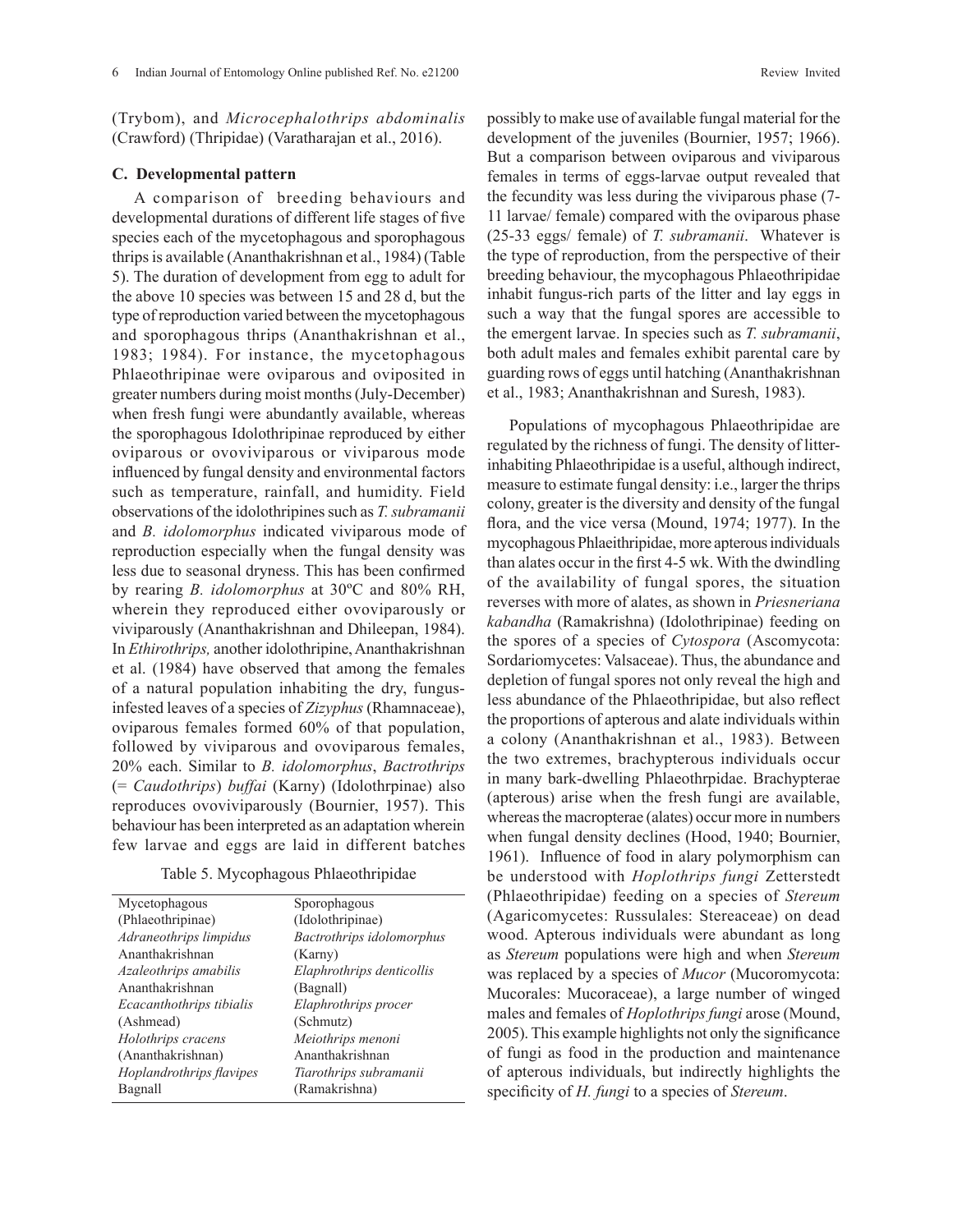Although alary polymorphism occurs among the mycophagous Phlaeothripidae (Figs. 1a, b), the development of apterous individuals seems to be an adaptation in the leaf-litter habitat for the following reasons:

- (a) Abundance of fungi enables the Phaleothripidae to feed and breed. For instance, *Loyolaia indica*  consumes 47,600 spores of *Fusarium oxysporum* f. sp. *cubense* Smith, Snyder and Hansen (Sordariomycetes: Hypocreales: Nectriaceae) per adult and lays 4-6 eggs/female on clumps of *Cynodon dactylon* Pers. (Poaceae). The total development time is 13-18 d when reared at  $30\pm$ 2ºC and 72% RH (Ananthakrishnan et al., 1984).
- (b) In the fungus-feeding *Suocerathrips linguis* Mound and Marullo (1994) in Germany, occurrence of either partial or completely de-alate adult females was common in the colony and the process of wing shedding occurred immediately after mating (Moritz, 2002; Mound, 2005). This feature was explained as *S. linguis*'s commitment to establish the colony and parental care.
- (c) The mycophagous Phlaeothripidae utilize the conducive semi-permanent niche endowed with abundant fungi to their advantage and produce more apterous adults as in *H. fungi* on the fungus-infested dead wood (Mound, 2005).
- (d) The juvenile hormone (JH) titre will be higher in apterous insects than the alates in general (Roff, 1991). Higher JH titre would mean that the duration on insect development will be longer in apterous than alates. For example, the total duration of development in *Loyolaia indica* was reported to be 13-18 d when reared at  $30\pm 2^{\circ}\text{C}$  and  $72\%$ RH, but the study did not mention it for alate or apterus individuals (Ananthakrishnan et al., 1984). Although the bioassay on thrips's hormone levels has not been attempted so far, considering the role of JH, it is presumed that the extended duration of 5 d of development may refer to the duration of apterous and the short duration of 13 d may reflect the developmental period of winged individuals, since all the rearing conditions stated above were the same.
- (e) Periodical collection and enumeration of field populations of litter-inhabiting thrips also reflected the presence of alates, apterous, normal males and females, besides large and small males reflecting morphological variation (Ananthakrishnan, 1969; 1979; Mound and Palmer, 1983; Tree et al., 2010). As a result, in a colony, it is possible to observe



Fig. 1. a, b: Alate and Apterous *Holurothrips manipurensis*; c, d: small and large individuals of *Hoplothrips fungosus* (Scale bar = 500  $\mu$ m). Arrows indicate size variation of fore-femora. (Source: c, d. Ananthakrishnan, 1973).

as reported a small proportion of large and small males, in and 72% addition to dominant population of normal-size males and females of the same species. Size variation among them is distinct as in *T. subramanii*, in which the length of third antennal segment of the small, normal, and large individuals of *T. subramanii* were 80, 160 and 240*µ*m, respectively (Ananthakrishnan, 1973; 1979). Similar variations on the size of forefemora of *H. fungosus* (Fig. 1c and 1d) (Ananthakrishnan, 1973), two fold long preocular projection on the heads of large males of *T. subramanii*, three-fold increased width of the fore-femora of large males of *E. tibialis* (Ananthakrishnan, 2005) and thorn-like cheek setae of large males of *Mecynothrips kraussi* Palmer and Mound, (Mound, 2005) are a few notable examples of intraspecific variation in comparison with the respective species of their smaller males. Based on the available data pertaining to representative 11 IS reported<br>
11 Fig. 1. a, b: Alate or<br>
11 Fig. 2. a, b: Alate or<br>
11 Fig. 1984).<br>
11 Fig. 1984).<br>
11 Fig. 1984).<br>
11 Fig. 1984).<br>
11 Fig. 1984).<br>
11 Fig. 1984).<br>
11 Fig. 1984).<br>
11 Fig. 1984 in which the length of thi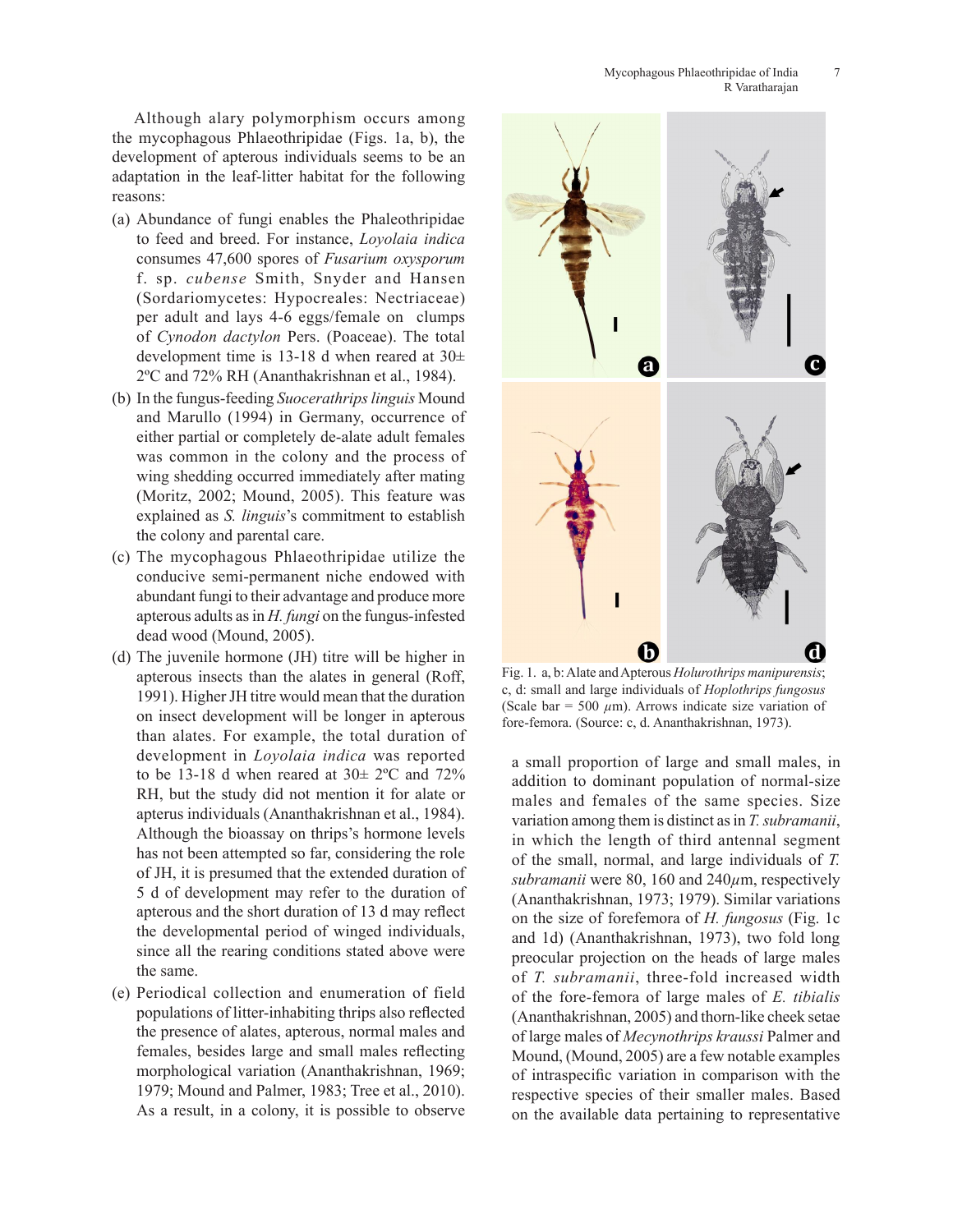examples of mycophagous Thysanoptera mentioned here, a general pattern of their development has been reconstructed (Fig. 2).

### **D. Phenotypic plasticity**

Phenotypic plasticity is a kind of intraspecific variation among individuals belonging to same species, in which, some members of a population exhibit considerable morphological variations (Ananthakrishnan, 2005). Such a plasticity is common among the mycophagous Phlaeothripidae. As of the present, only observational evidences exist in support of the prevalence of phenotypic plasticity among the Thysanoptera, and experimental verifications are necessary to strengthen the phenotypic-plasticity theory (Mound, 2005). The literature abounds with many observational reports that many species of mycophagous Phlaeothripidae exhibit wide-ranging morphological traits, such as alary polymorphism, sexual dimorphism, and intra-specific variation of body organs. Ananthakrishnan (1979; 1984; 2005) and Mound (2005) have elaborately discussed this aspect based on morpho-taxonomy. The following remarks highlight some of the prominent features noticed among selected mycophagous Phlaeothripidae:

Alary polymorphism refers to either apterous or



brachypterous or alate individuals. As evident in *H. manipurensis,* populations from *Quercus*-leaf litter in summer months (April-June) included more of alates, whereas in winter and spring months (November-March), *H. manipurensis* populations included more of apterous individuals in Manipur (24°44'N, 93°58'E). *Quercus griffithii* Hook f. et Thomson ex. Miq., and *Q. serrata* Murray (Fagaceae) being deciduous, accumulation of leaf litter is appreciably more in late autumn and winter compared with summer. Dense leaf litter coupled with low temperature, dampness, and short photoperiods facilitates the growth of fungus, which highly likely lead to the production of apterous individuals (Fig. 1a, b).

- In *Loyolaia indica,* reproductive diapause occurs in June-September on dry grass clusters, and the dispersal of alates take place later leading to the production of apterous individuals through oviparous mode of reproduction in Chennai (13º4'N,80º14'E) climate. Variation in climatic conditions along with food scarcity results in the production of alates and with the arrival of northeast monsoon in October-November, fungal growth is activated, which in turn, facilitates the population build-up of apterous individuals (Ananthakrishnan, 1984).
- The large and small individuals within the male populations of *Ecacanthothrips tibialis, Elaphrothrips denticolis, M. simplex, T. subramanii,*  are a few examples showing striking intraspecific structural variations within one population. Their allometric data show considerable differences between the large and small individuals. For instance, in *E. tibialis*, the width of fore-femora in large males is  $(1600-1800 \mu m)$  three times more than that of small male (400-600  $\mu$ m). Similarly, the presence of fore-femora inner tooth (400-550 *µ*m) can be observed in large males of *E. tibialis* and that will be almost invisible in small males of the same species (Ananthakrishnan, 1971). Although Ananthakrishnan (1971) has elaborately described this phenomenon in many a thrips species from a taxonomic perspective, Bernard Crespi (1986) conceptualized their functional dynamics and has explained such variations within the same colony. According to Crespi (1986), in a large congregation of fungus-feeding male *Hoplothrips pedicularius* Haliday (Phlaeothripinae) competitive infighting occurs resulting in the death of the Fig 2. Developmental pattern in certain fungal<br>weaker individuals. The successful males of *H*.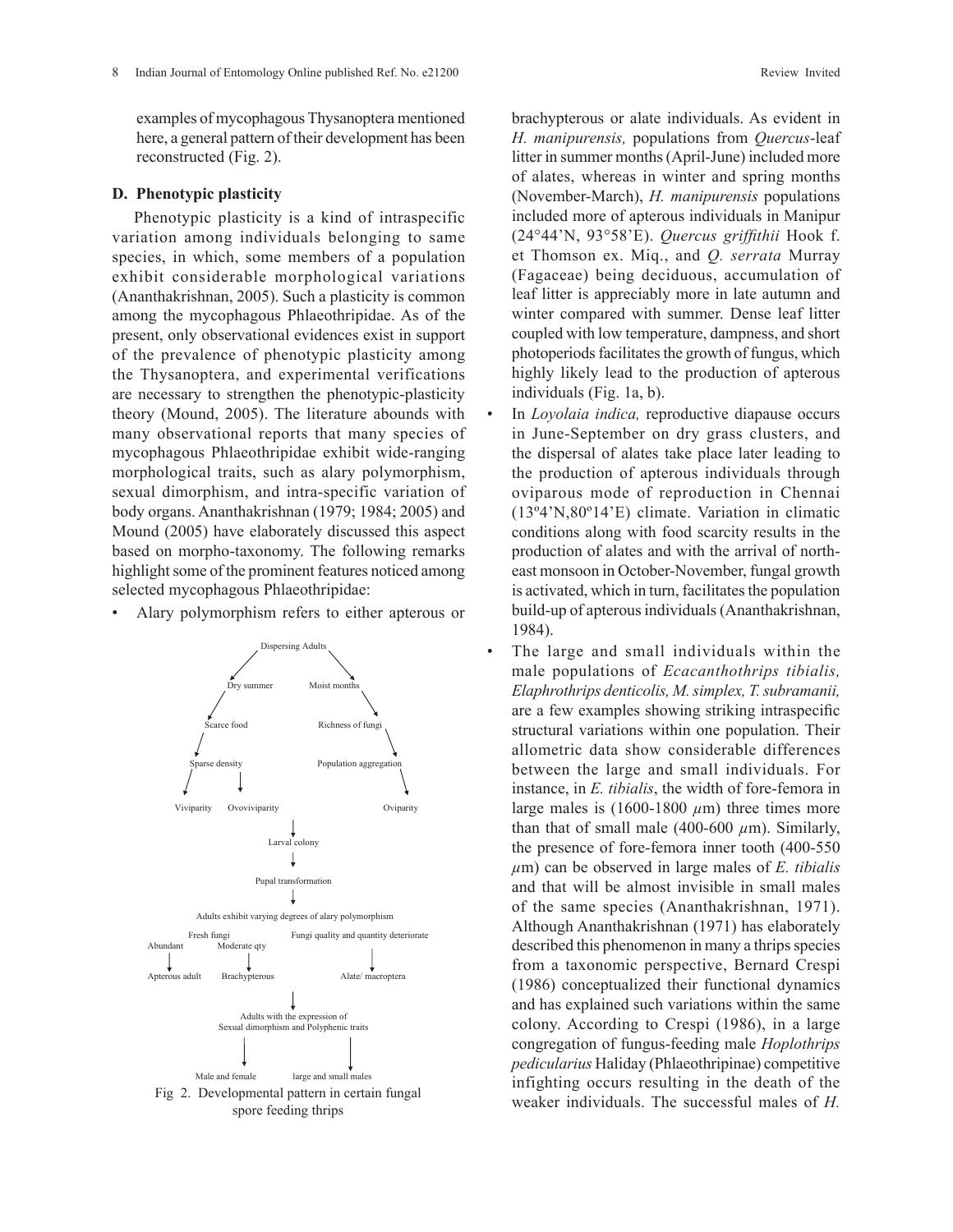*pedicularius* feed voraciously and breed to protect their eggs and siblings (Crespi, 1988). Similar to other subsocial insects such as termites (Isoptera) and fig wasps (Hymenoptera) with traits to achieve the maximum level of inclusive fitness (Hamilton, 1978; 1979), spore-feeding thrips as well, display a range of features such as parental care, sexual dimorphism and other allometric variations among the individuals of a colony, possibly with the purpose to enhance their survival fitness.

# **E. Ecological implications**

The taxonomic diversity of litter-inhabiting Thysanoptera is *c*. 2100 species feeding solely on fungal spores and hyphae (Dang et al., 2014; Eow et al., 2011). Not only their diversity, but their density are high, similar to populations of *Preeriella jacotia* Hartwig (Phlaeothripinae) with 2500 individuals collected from forest litter in South Africa (Hartwig, 1978). Such a diversity of species coupled with dense population possibly contributes to the overall ecological services to the concerned ecosystem. By virtue of occupying the litter habitat, the mycophagous Phlaeothripidae involve themselves in the decomposition and recycling of leaf litter, either directly or indirectly. Among the litter-inhabiting arthropods, the Phlaeothripidae occupy at least a third of the soil fauna. Although the Acarina are the most abundant (55.7%) soil arthropods, the Collembola and Thysanoptera standing second (14.7%) and third (6.5%), respectively, and the remainder including species of the Coleoptera, Hymenoptera, and the Lepidoptera (Wang and Tang, 2012). The role of litter-inhabiting thrips in forest floor is known to some extent (Mound, 1974; 1977; Ananthakrishnan, 1996), but, not many studies have been attempted to know the abundance and vertical distribution of insects in general and thrips in particular and such studies will certainly contribute substantially in understanding the role of litter-inhabiting Thysanoptera.

# **ACKNOWLEDGEMENTS**

I am grateful to the Department of Science &Technology, New Delhi for financial support. This article is dedicated to N. Muraleedharan, former Director of the UPASI Tea Research Institute, Coimbatore & the Tocklai Tea Research Institute, Assam and Samir Sen, formerly Zoologist at the Zoological Survey of India, Calcutta for their contribution to the systematic studies of thrips of NE India. I am grateful to the Head, Department of Zoology and the coordinator, Centre of Advanced Study in Life Sciences, Manipur University

for the facilities. Thanks are due to L A Mound, CSIRO Entomology, Canberra, Australia for comments and suggestions.

#### **REFERENCES**

- Ananthakrishnan T N. 1969. Indian Thysanoptera. Council of Scientific & Industrial Research Zoological Monograph 1: 1-171.
- Ananthakrishnan T N. 1971. Trends in intraspecific sex-limited variation in some mycophagous Tubulifera (Thysanoptera). Journal of the Bombay Natural History Society 67: 481-501.
- Ananthakrishnan, T N. 1973. Mycophagous Tubulifera of India. Occasional Publications of the Entomology Research Institute, No. 2. 144 pp.
- Ananthakrishnan T N. 1979. Biosystematics of Thysanoptera. Annual Review of Entomology 24: 159-183.
- Ananthakrishnan T N. 1980. Thrips. Harris K F, Maramorosch K (eds.). Vectors of plant pathogens. Academic Press Inc., New York, 149-164 pp.
- Ananthakrishnan T N. 1984. Bioecology of thrips. Indira Publishing House, Michigan, 233 pp.
- Ananthakrishnan T N. 1993. Bionomics of thrips. Annual Review of Entomology 38: 71-92.
- Ananthakrishnan T N. 1996. Forest litter insect communities: Biology and chemical ecology, Oxford & IBH Publishing Co. Pvt. Ltd, New Delhi. 174 pp.
- Ananthakrishnan T N. 2005. Perspectives and dimensions of phenotypic plasticity in insects. Ananthakrishnan T N, Whitman D (eds.). Insect phenotypic plasticity - diversity of responses. Science Publishers, Inc., Enfiled, 1-23 pp.
- Ananthakrishnan T N, Dhileepan, K. 1984. Thrips-fungus association with special reference to the sporophagous *Bactrothrips idolomorphus* (Karny) (Tubulifera: Thysanoptera). Proceedings of the Indian Academy of Sciences (Animal Sciences) 93: 243-249.
- Ananthakrishnan T N, James P W. 1983. Feeding preferences in some sporophagous Idolothripinae (Thysanoptera: Tubulifera). Proceedings of the Indian Academy of Sciences (Animal Sciences) B 49: 86-92.
- Ananthakrishnan T N, Sen S. 1980. Taxonomy of Indian Thysanoptera. Zoological Survey of India, Handbook Series No. 1, 234 pp.
- Ananthakrishnan T N, Suresh G. 1983. Patterns of fungal resource utilization and feeding range in some mycetophagous Tubulifera (Insecta: Thysanoptera). Proceedings. Indian Academy of Sciences (Animal Science) 92: 285-291.
- Ananthakrishnan TN, Dhileepan K, Padmanabhan B. 1983. Reproductive strategies and behavioural attributes in some sporophagous Idolothripinae (Tubulifera: Thysanoptera). Proceedings. Indian Academy of Sciences (Animal Sciences) 92: 95-108.
- Ananthakrishnan T N, Padmanabhan B, Dhileepan K, Suresh G. 1984. Ecological interactions, species dynamics and reproductive biology of some mycophagous Thysanoptera. Occasional Publication No.5, Entomology Research Institute, Loyola College, Chennai. 1-37 pp.
- Bidermann P H W, Vega F E. 2020. Ecology and evolution of insectfungus mutualisms. Annual Review of Entomology 65: 22.1-22.25.
- Bournier A. 1957. Un deuxièmecasd'ovoviviparité chez les Thysanoptères, *Caudothrips buffai* Karny (Tubulifère, Megathripidae). Comptes rendus de l, Academie des Sciences, Paris 244: 506-508.
- Bournier A. 1961. Remarques au sûjet du brachypterisme chez certainesespèces de thysanoptères. Bullétin de la Société de Entomologique de France (NS) 3: 173-179.